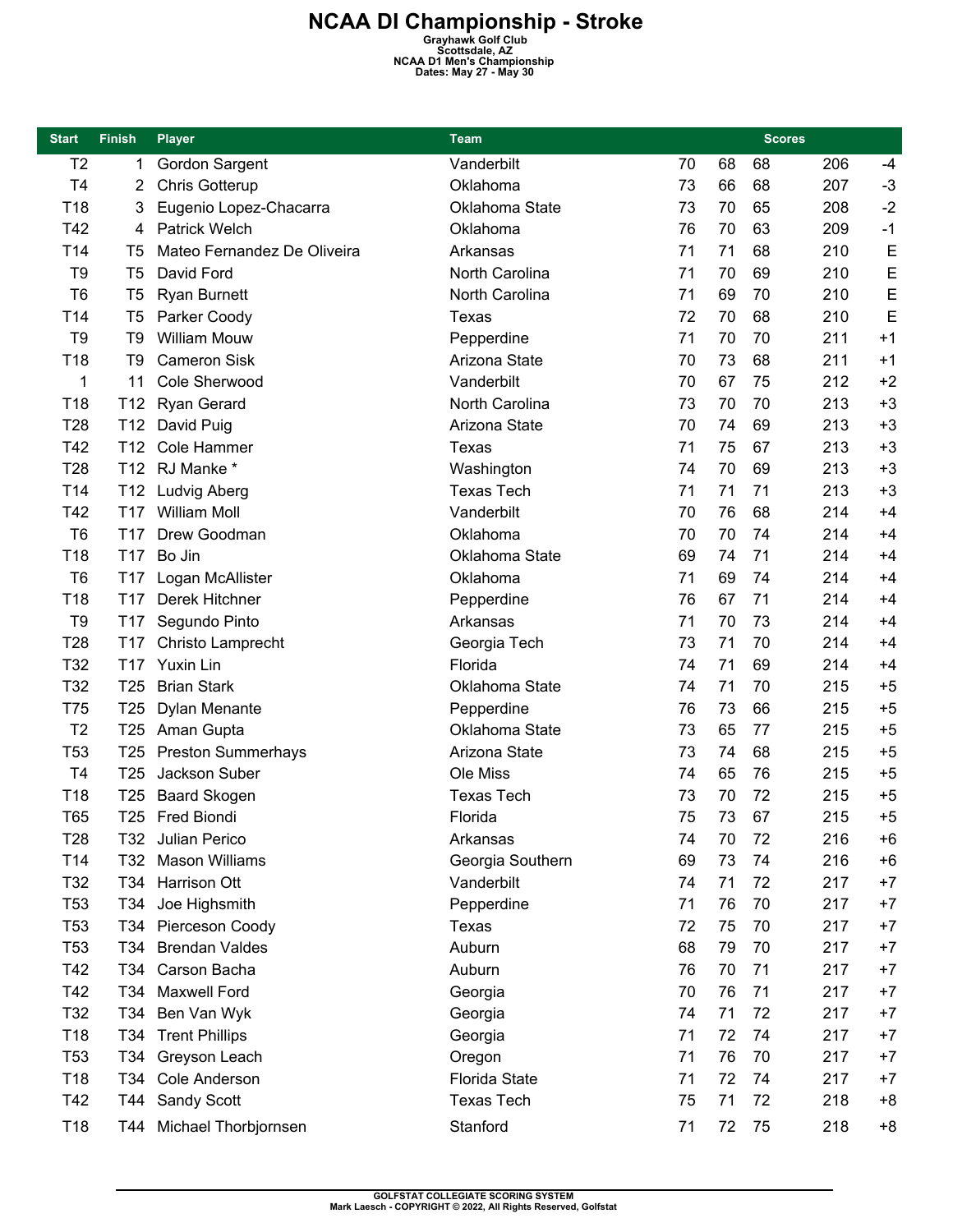| <b>Start</b>    | <b>Finish</b>   | <b>Player</b>            | <b>Team</b>                  |    |    | <b>Scores</b> |     |       |
|-----------------|-----------------|--------------------------|------------------------------|----|----|---------------|-----|-------|
| T42             | T44             | <b>Connor Howe</b>       | Georgia Tech                 | 76 | 70 | 72            | 218 | $+8$  |
| T32             | T44             | <b>Bartley Forrester</b> | Georgia Tech                 | 73 | 72 | 73            | 218 | $+8$  |
| T42             | T44             | <b>Nick Gabrelcik</b>    | North Florida                | 76 | 70 | 72            | 218 | $+8$  |
| T32             | T49             | <b>Austin Greaser</b>    | North Carolina               | 73 | 72 | 74            | 219 | $+9$  |
| T85             | T49             | <b>Gregory Solhaug</b>   | Oregon                       | 72 | 78 | 69            | 219 | $+9$  |
| T <sub>9</sub>  | T49             | Callum Bruce             | Kansas                       | 71 | 70 | 78            | 219 | $+9$  |
| T32             | T49             | Thomas Giroux *          | Oakland                      | 74 | 71 | 74            | 219 | $+9$  |
| T <sub>53</sub> | T49             | Sam Bennett              | Texas A&M                    | 77 | 70 | 72            | 219 | $+9$  |
| <b>T65</b>      | T49             | Daniel Bradbury          | <b>Florida State</b>         | 73 | 75 | 71            | 219 | $+9$  |
| T65             | <b>T55</b>      | Joey Vrzich              | Pepperdine                   | 76 | 72 | 72            | 220 | $+10$ |
| T <sub>53</sub> | T <sub>55</sub> | <b>Travis Vick</b>       | Texas                        | 76 | 71 | 73            | 220 | $+10$ |
| T <sub>53</sub> | T <sub>55</sub> | Alex Vogelsong           | Auburn                       | 72 | 75 | 73            | 220 | $+10$ |
| T109            | T <sub>55</sub> | <b>Chase Sienkiewicz</b> | Arizona                      | 69 | 83 | 68            | 220 | $+10$ |
| T <sub>53</sub> | T <sub>55</sub> | Adam Wallin              | <b>Ohio State University</b> | 74 | 73 | 73            | 220 | $+10$ |
| T <sub>9</sub>  | T <sub>55</sub> | <b>Kieran Vincent</b>    | Liberty                      | 69 | 72 | 79            | 220 | $+10$ |
| T97             | T <sub>55</sub> | Cole Ponich              | <b>Brigham Young</b>         | 73 | 78 | 69            | 220 | $+10$ |
| T75             | <b>T62</b>      | Mason Andersen           | Arizona State                | 77 | 72 | 72            | 221 | $+11$ |
| T42             | T62             | J.M. Butler              | Auburn                       | 72 | 74 | 75            | 221 | $+11$ |
| T32             | T62             | Owen Avrit               | Oregon                       | 75 | 70 | 76            | 221 | $+11$ |
| T18             | T62             | <b>Scotty Kennon</b>     | <b>Wake Forest</b>           | 72 | 71 | 78            | 221 | $+11$ |
| T <sub>53</sub> | T62             | Maxwell Moldovan         | Ohio State University        | 71 | 76 | 74            | 221 | $+11$ |
| T75             | T62             | Mats Ege                 | East Tennessee St.           | 72 | 77 | 72            | 221 | $+11$ |
| T97             | <b>T68</b>      | Jonas Baumgartner        | Oklahoma State               | 80 | 71 | 71            | 222 | $+12$ |
| T75             | T68             | Reid Davenport           | Vanderbilt                   | 72 | 77 | 73            | 222 | $+12$ |
| T85             | T68             | Evan Brown               | Ole Miss                     | 73 | 77 | 72            | 222 | $+12$ |
| T85             | <b>T68</b>      | <b>Walker Lee</b>        | Texas A&M                    | 78 | 72 | 72            | 222 | $+12$ |
| T97             | T68             | Michael Brennan          | <b>Wake Forest</b>           | 75 | 76 | 71            | 222 | $+12$ |
| T65             | T68             | <b>Wilson Andress</b>    | Georgia Southern             | 73 | 75 | 74            | 222 | $+12$ |
| T75             | <b>T68</b>      | David Timmins            | <b>Brigham Young</b>         | 75 | 74 | 73            | 222 | $+12$ |
| T <sub>53</sub> | T68             | Javier Barcos            | Utah                         | 71 | 76 | 75            | 222 | $+12$ |
| T97             | T76             | <b>Harry Hillier</b>     | Kansas                       | 68 | 83 | 72            | 223 | $+13$ |
| T85             |                 | T76 Luke Kluver          | Kansas                       | 73 | 77 | 73            | 223 | $+13$ |
| T32             | T76             | Sarut Vongchaisit        | Ole Miss                     | 74 | 71 | 78            | 223 | $+13$ |
| T65             | <b>T76</b>      | <b>Barclay Brown</b>     | Stanford                     | 76 | 72 | 75            | 223 | $+13$ |
| T32             | <b>T76</b>      | <b>Karl Vilips</b>       | Stanford                     | 73 | 72 | 78            | 223 | $+13$ |
| T109            | T76             | Phichaksn Maichon        | Texas A&M                    | 74 | 78 | 71            | 223 | $+13$ |
| T <sub>53</sub> | <b>T76</b>      | John Dubois              | Florida                      | 75 | 72 | 76            | 223 | $+13$ |
| T42             | <b>T76</b>      | <b>Daniel Rodrigues</b>  | Texas A&M                    | 74 | 72 | 77            | 223 | $+13$ |
| T75             | T76             | Sam Sommerhauser         | Arizona                      | 74 | 75 | 74            | 223 | $+13$ |
| T42             | <b>T76</b>      | Chaz Aurilia             | Arizona                      | 69 | 77 | 77            | 223 | $+13$ |
| <b>T65</b>      | T76             | Carson Lundell           | <b>Brigham Young</b>         | 74 | 74 | 75            | 223 | $+13$ |
| T85             | T87             | Evan Vo                  | Auburn                       | 73 | 77 | 74            | 224 | $+14$ |
| T109            | T87             | Henry Shimp              | Stanford                     | 77 | 75 | 72            | 224 | $+14$ |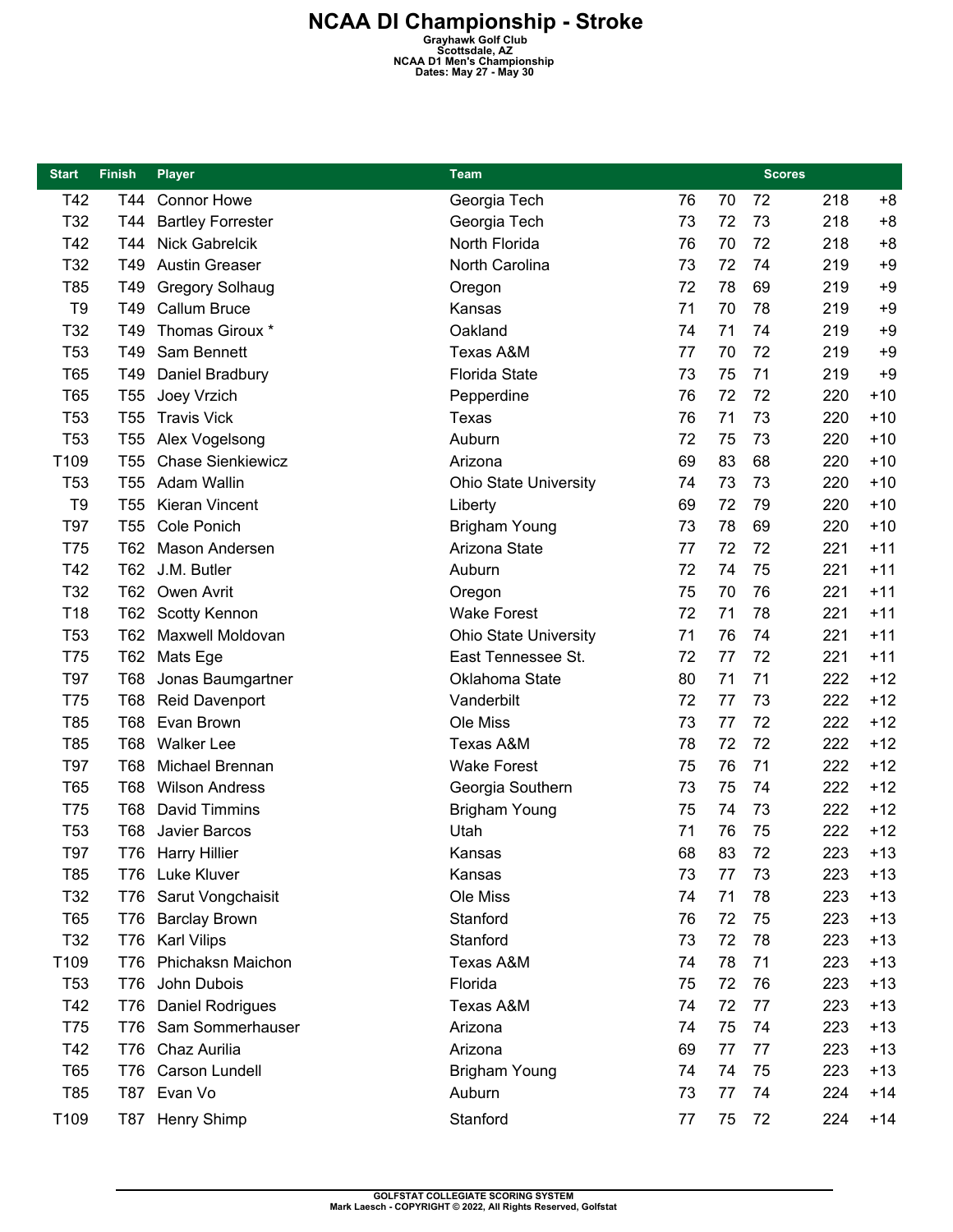| <b>Start</b> | <b>Finish</b>    | <b>Player</b>            | <b>Team</b>                  |    |    | <b>Scores</b> |     |       |
|--------------|------------------|--------------------------|------------------------------|----|----|---------------|-----|-------|
| T75          | T87              | Ethan Ng                 | Stanford                     | 75 | 74 | 75            | 224 | $+14$ |
| T85          | <b>T87</b>       | <b>Ricky Castillo</b>    | Florida                      | 81 | 69 | 74            | 224 | $+14$ |
| <b>T65</b>   | T87              | Jonathan Yaun            | Liberty                      | 73 | 75 | 76            | 224 | $+14$ |
| T85          | T87              | Robbie Higgins           | North Florida                | 78 | 72 | 74            | 224 | $+14$ |
| T85          | T87              | Albin Bergstrom          | South Florida                | 75 | 75 | 74            | 224 | $+14$ |
| T121         | T94              | <b>Kye Meeks</b>         | Ole Miss                     | 78 | 75 | 72            | 225 | $+15$ |
| T109         | T94              | Jack Gnam                | Ole Miss                     | 76 | 76 | 73            | 225 | $+15$ |
| T65          | T94              | <b>Ben Sigel</b>         | Kansas                       | 74 | 74 | 77            | 225 | $+15$ |
| <b>T97</b>   | T94              | Jackson Chandler         | Ohio State University        | 76 | 75 | 74            | 225 | $+15$ |
| T125         | T94              | Davis Lee                | North Florida                | 77 | 77 | 71            | 225 | $+15$ |
| T75          | T94              | <b>Tyson Shelley</b>     | <b>Brigham Young</b>         | 73 | 76 | 76            | 225 | $+15$ |
| T109         | T100             | Mason Nome               | Texas                        | 77 | 75 | 74            | 226 | $+16$ |
| T85          | T100             | Nate Stember             | Oregon                       | 70 | 80 | 76            | 226 | $+16$ |
| T109         | T100             | <b>Brett Roberts</b>     | <b>Florida State</b>         | 76 | 76 | 74            | 226 | $+16$ |
| <b>T97</b>   | T100             | Carson Barry *           | Oregon State                 | 75 | 76 | 75            | 226 | $+16$ |
| T85          | T100             | <b>Blake Tomlinson</b>   | Utah                         | 72 | 78 | 76            | 226 | $+16$ |
| T109         | T105             | <b>William Duquette</b>  | Kansas                       | 76 | 76 | 75            | 227 | $+17$ |
| T109         | T105             | <b>Christian Banke</b>   | Arizona                      | 78 | 74 | 75            | 227 | $+17$ |
| T109         | T <sub>105</sub> | <b>Austin Duncan</b>     | Liberty                      | 74 | 78 | 75            | 227 | $+17$ |
| T97          | T <sub>105</sub> | Kieron van Wyk           | College of Charleston        | 74 | 77 | 76            | 227 | $+17$ |
| T138         | T109             | Peter Fountain           | North Carolina               | 75 | 82 | 71            | 228 | $+18$ |
| T97          | T109             | Nic Cassidy              | Georgia                      | 78 | 73 | 77            | 228 | $+18$ |
| T75          | T109             | Evans Lewis *            | South Carolina               | 75 | 74 | 79            | 228 | $+18$ |
| T125         | T109             | Johnny Walker            | Arizona                      | 74 | 80 | 74            | 228 | $+18$ |
| T65          | T109             | <b>William Paysse</b>    | <b>Texas A&amp;M</b>         | 75 | 73 | 80            | 228 | $+18$ |
| T125         | T109             | Luke Gifford             | South Florida                | 78 | 76 | 74            | 228 | $+18$ |
| T125         | T109             | Cody Carroll             | North Florida                | 75 | 79 | 74            | 228 | $+18$ |
| T65          | T116             | Yuki Moriyama            | Oregon                       | 72 | 76 | 81            | 229 | $+19$ |
| T125         | T116             | Parker Gillam            | <b>Wake Forest</b>           | 78 | 76 | 75            | 229 | $+19$ |
| T109         | T116             | <b>Isaac Simmons</b>     | Liberty                      | 74 | 78 | 77            | 229 | $+19$ |
| T135         |                  | T116 Brantley Baker      | Georgia Southern             | 77 | 79 | 73            | 229 | $+19$ |
| T121         |                  | T116 Algot Kleen         | East Tennessee St.           | 75 | 78 | 76            | 229 | $+19$ |
| T125         |                  | T116 Run Youprayong      | South Florida                | 75 | 79 | 75            | 229 | $+19$ |
| T97          |                  | T116 Archie Davies       | East Tennessee St.           | 75 | 76 | 78            | 229 | $+19$ |
| T97          |                  | T116 Adrian Vagberg *    | <b>VCU</b>                   | 76 | 75 | 78            | 229 | $+19$ |
| T138         |                  | T124 Luke Long           | Arkansas                     | 78 | 79 | 73            | 230 | $+20$ |
| T143         |                  | T124 Patrick Schmuecking | <b>Ohio State University</b> | 79 | 79 | 72            | 230 | $+20$ |
| T121         |                  | T124 Sam Nicholson       | South Florida                | 77 | 76 | 77            | 230 | $+20$ |
| <b>T97</b>   |                  | T127 Frederik Kjettrup   | <b>Florida State</b>         | 74 | 77 | 80            | 231 | $+21$ |
| 149          | T127             | Jack Parrott             | College of Charleston        | 84 | 78 | 69            | 231 | $+21$ |
| T135         | T127             | <b>Nevill Ruiter</b>     | College of Charleston        | 75 | 81 | 75            | 231 | $+21$ |
| <b>T97</b>   | T130             | <b>Mark Power</b>        | <b>Wake Forest</b>           | 78 | 73 | 81            | 232 | $+22$ |
| T133         | T130             | Ben Carr                 | Georgia Southern             | 77 | 78 | 77            | 232 | $+22$ |
| T125         |                  | T132 Wil Gibson          | Arkansas                     | 79 | 75 | 79            | 233 | $+23$ |